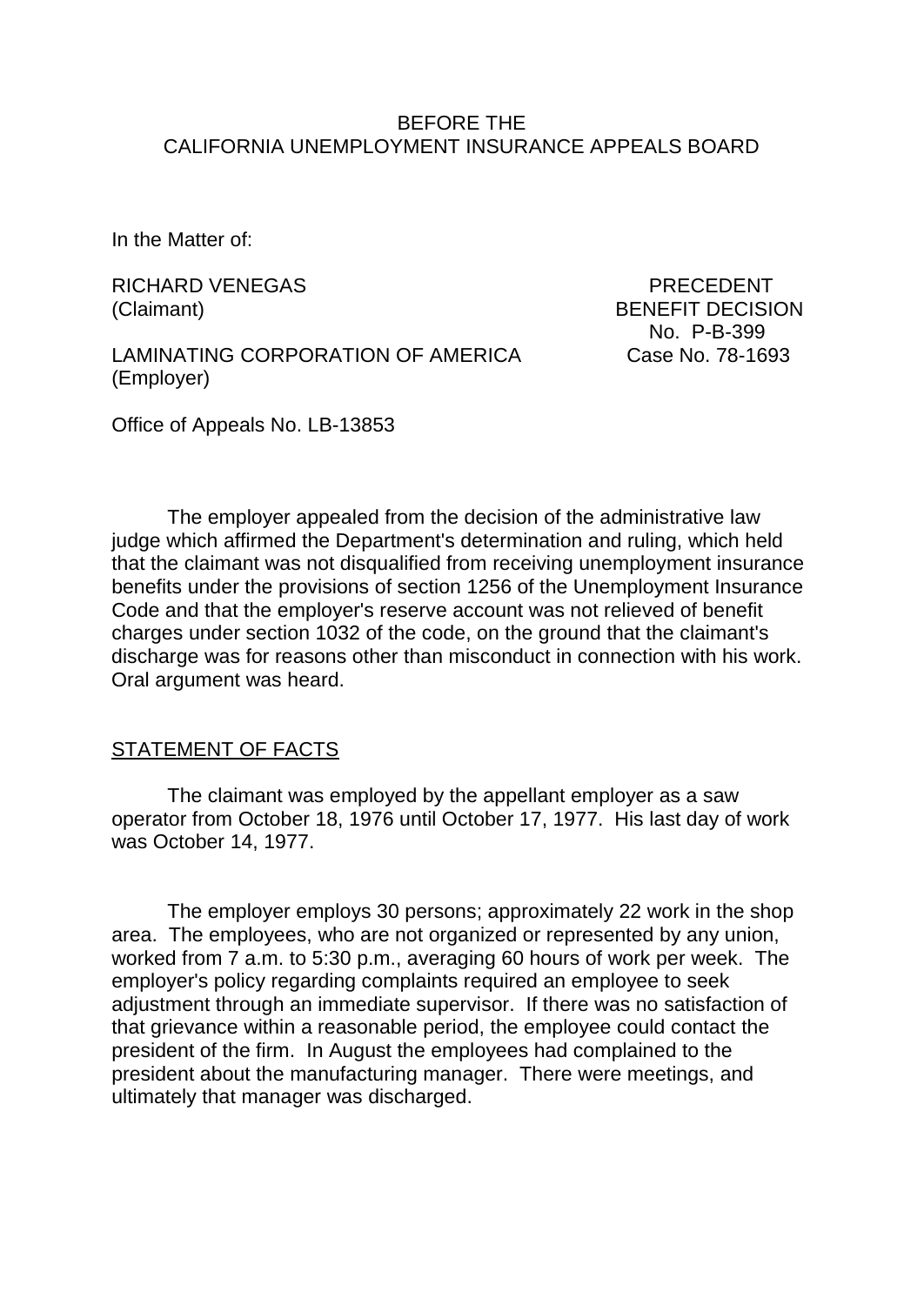Many of the employees had expressed their dissatisfaction with overtime and unsafe working conditions with the foreman. The foreman had told the vice president that the employees were "uneasy" and objecting to the amount of overtime required. The vice president verified that he had a discussion regarding overtime with the foreman, and that he had been told on several occasions that the employees were unhappy with the amount of overtime.

The president had been on a business trip beginning October 1. He returned on October 13. The following day he had reprimanded employees as to production and inferior workmanship. The employees had spoken amongst themselves of their general dissatisfaction with working conditions at the morning break and at lunch time. After lunch some employees had approached the foreman and had spoken of a walkout. Machines had broken down and the employees knew they would have to work more overtime.

At about 2:15 p.m. on October 14, just after the afternoon break, 20 employees had punched their time cards and left the employer's premises. There was no advance notice to management. The president was told that a representative would return with the employees' demands. There was no picket line set up.

The president and two vice presidents remained at the plant late Friday, October 14, just in case an employee representative contacted the employer with the employees' demands. Management was also at the plant on Saturday. There was no communication from the employees. Management decided what they would do under certain conditions. One solution was termination of the employees. The president was at the plant on Sunday in the event the employees wished to speak to him. The president requested the sheriff's department to have an officer stand by to protect employees who reported for work on Monday.

On Monday morning when the employees who had walked out returned to the employer's premises the building was locked. At 8 a.m. management arrived. The president unlocked the door to permit entry for management and immediately locked the door. Management was unsure of the employees' intentions concerning going to work. An officer told the claimant the employer did not want the employees to report for work. An employee who acted as spokesman told the president that their representative had not appeared,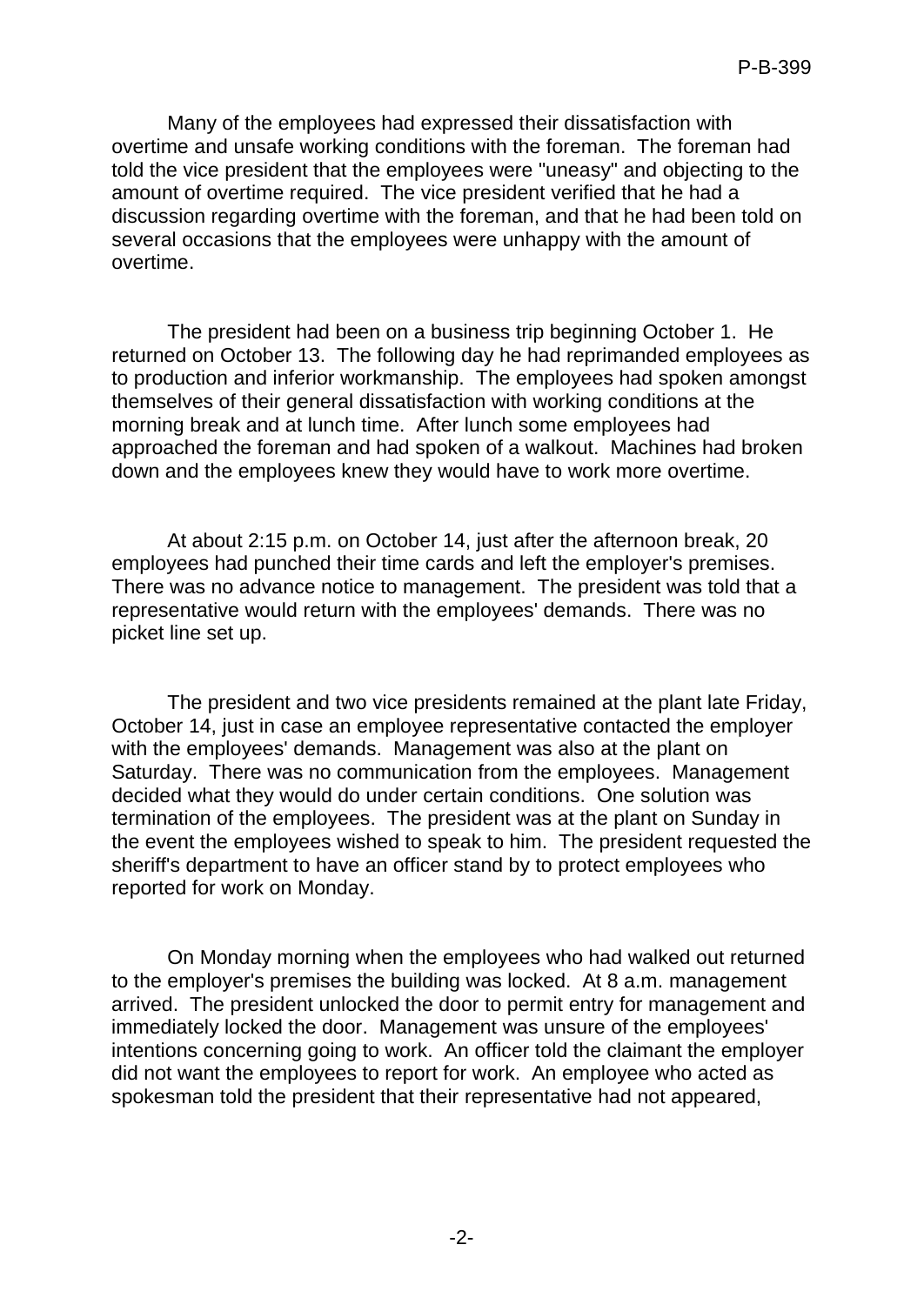there would be no violence,but the employees would not return to work until their demands were met. Employees were not in agreement as to why they had walked out, but there was agreement that management was harassing them and that they were discontent with the amount of overtime. The president told the spokesman that the employees were to put their demands in writing and send a representative to speak to management.

One employee was permitted to return to work after the employee signed a petition that the employee had not participated in the walkout. At 9:30 a.m. the employees sent a message to the president that they would like to speak to him as a group. At this point the decision was made to terminate the employees. Later that day each employee was given a final paycheck.

The president testified as follows:

The officer from the sheriff's office was there to keep order, but there was no disorder; the claimant did not attempt to return to work; the claimant would not have been permitted to talk to him unless the claimant was the group representative; there had been many discussions as to overtime and the employees had agreed to work overtime; he would have permitted the employees to return to work on October 17 if they had reported for work; it had taken 120 days to regain full production; the employees had been replaced; the claimant had never been warned about participating in a walkout.

The claimant stated he had no intent to quit. xHe had returned to the employer's premises at 7:00 a.m. on October 17, ready to report for work. He had previously been injured on the job and had told his foreman that there were unsafe conditions at work.

It is the employer's contention that the claimant's discharge was for misconduct in connection with his work; that there was no true trade dispute for there was no uniformity of thought existing between the participating employees as to their reasons for leaving work; if there were grievances, they were not communicated to the employer; and it was essential to examine the merits of the walkout. The employer cites N.L.R.B. v. Ford Radio & Mica Corp., (1958), 42 L.R.R.M. 2620; Rowe v. Hansen (1974), 41 C.A. 3d 512, 520; Maywood Glass Company v. Stewart (1959), 170 C.A. 2d 719, 724;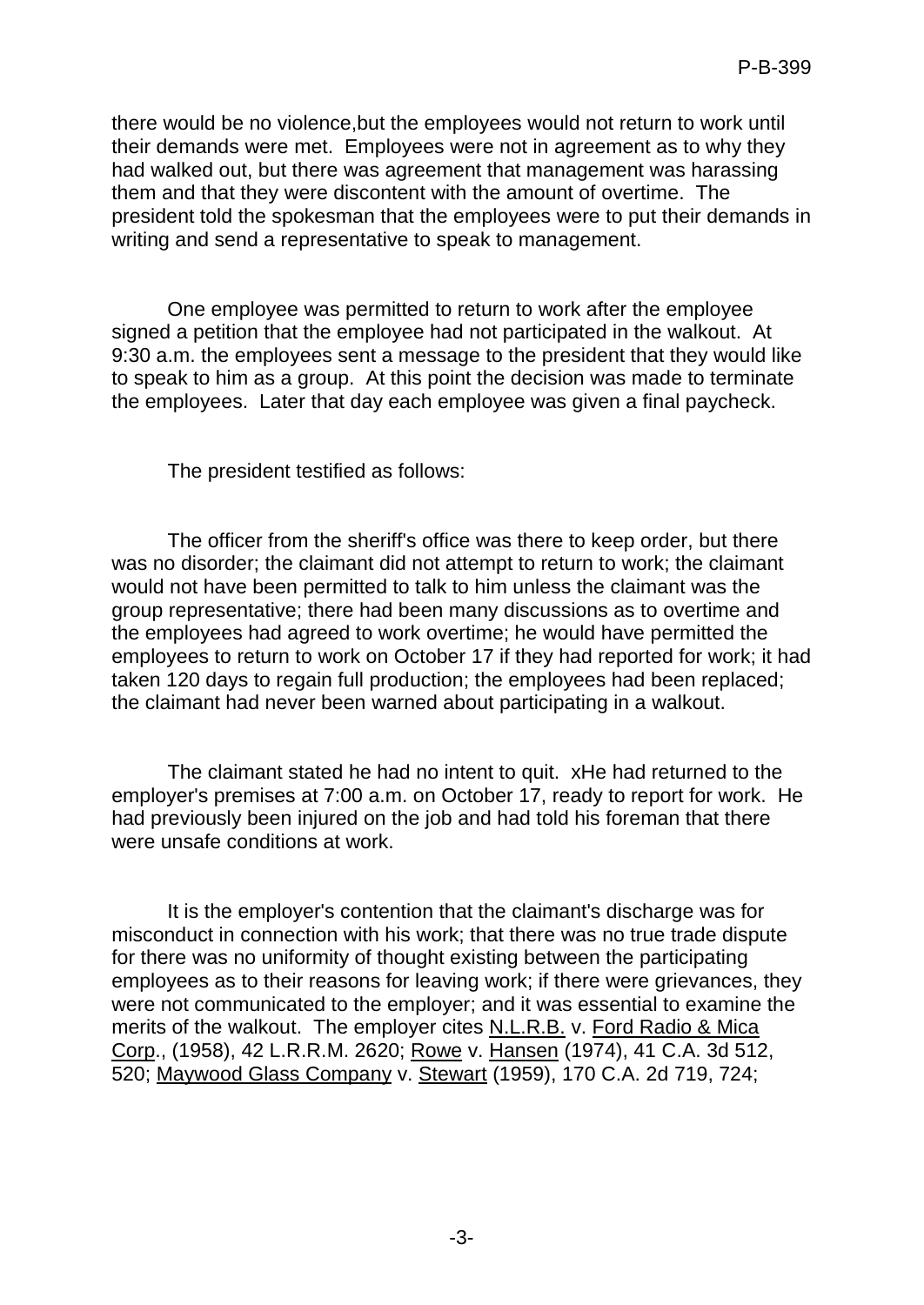and Drysdale v. California Department of Human Resources Development (1978), 77 C.A. 3d 345, 142 Cal. Rptr. 495, to support its position that the claimant's participation in a walkout was disruptive of the employer's best interests, and thus an act of misconduct warranting disqualification under section 1256 of the Unemployment Insurance Code.

## REASONS FOR DECISION

In pertinent part, section 1256 of the Unemployment Insurance Code provides:

"An individual is disqualified for unemployment compensation benefits if the director finds that he left his most recent work voluntarily without good cause or that he has been discharged for misconduct connected with his most recent work."

Section 1262 of the code provides:

"An individual is not eligible for unemployment compensation benefits, and no such benefit shall be payable to him, if he left his work because of a trade dispute. Such individual shall remain ineligible for the period during which he continues out of work by reason of the fact that the trade dispute is still in active progress in the establishment in which he was employed."

A trade dispute suspends, but does not terminate, the employment relationship (Mark Hopkins, Inc., v. California Employment Commission (1944), 24 Cal. 2d 744, 151 P. 2d 229). Thus, if the claimant in this case was involved in a trade dispute he was terminated by the employer for such involvement on October 17, 1977. On the other hand, if the claimant, acting individually, walked off his job on October 14, 1977 because he was dissatisfied with working conditions without bringing his discontent to the employer's attention and seeking to remedy the situation, the claimant voluntarily quit without good cause and would be disqualified from benefits under section 1256 of the code (see Appeals Board Decisions Nos. P-B-126 and P-B-8).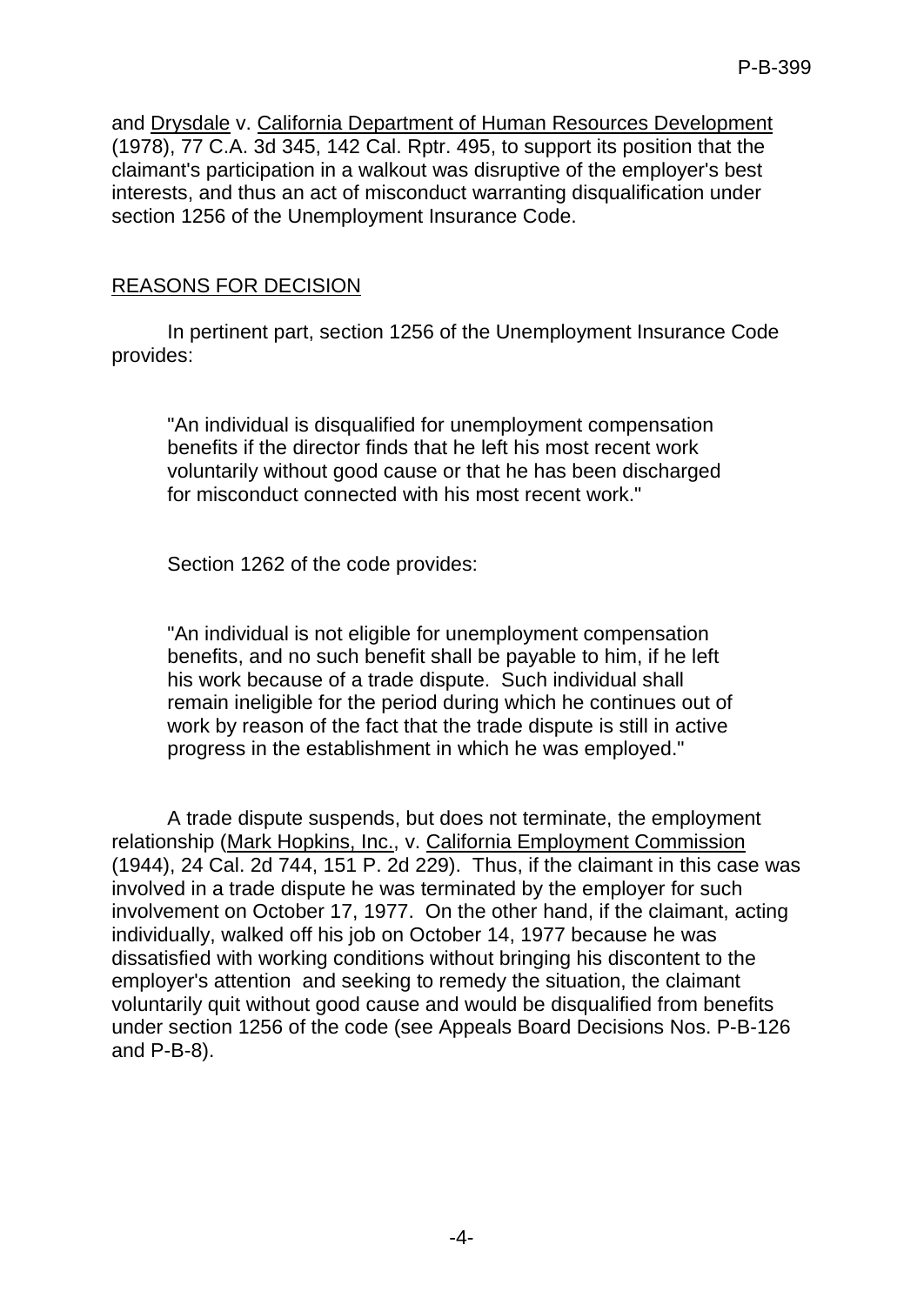In this posture it is essential to determine if there was a trade dispute.

The term "trade dispute" is not defined in the Unemployment Insurance Code or in regulations of the Employment Development Department. We find instructive, however, the National Labor Relations Act and the cases decided thereunder in analyzing what constitutes a trade dispute. Under that Act the term "labor dispute" includes any controversey concerning terms, tenure, or conditions of employment, or concerning the association or representation of persons in negotiating, fixing, maintaining, changing, or seeking to arrange terms or conditions of employment, regardless of whether the disputants stand in the proximate relation of employer and employee (29 USC 152(9)).

In Appeals Board Decision No. P-B-24 the Board considered the question of what constituted a trade dispute. Therein it was stated:

"This board in years past has had many occasions to consider the nature of a trade dispute, and in Benefit Decision No. 6566 we set out the following:

" 'The term "trade dispute" is a broad one and may be properly applied to any controversey which is reasonably related to employment and to the purpose of collective bargaining (Benefit Decisions Nos. 5527 and 5719). It is broader than "strike" or "lockout" (Benefit Decision No. 4838), and the existence of a trade dispute is not dependent upon the stoppage of work. . . .'

"This board has held in Benefit Decisions Nos. 1020 and 5799 that rejection of an offer made during the course of negotiations, taking of a strike vote, a walkout or a lockout are all actions which would constitute or are indicative of a trade dispute."

Numerous National Labor Relations Board cases have addressed and resolved the question of when employees were engaged in a trade dispute. Of particular interest are the following holdings: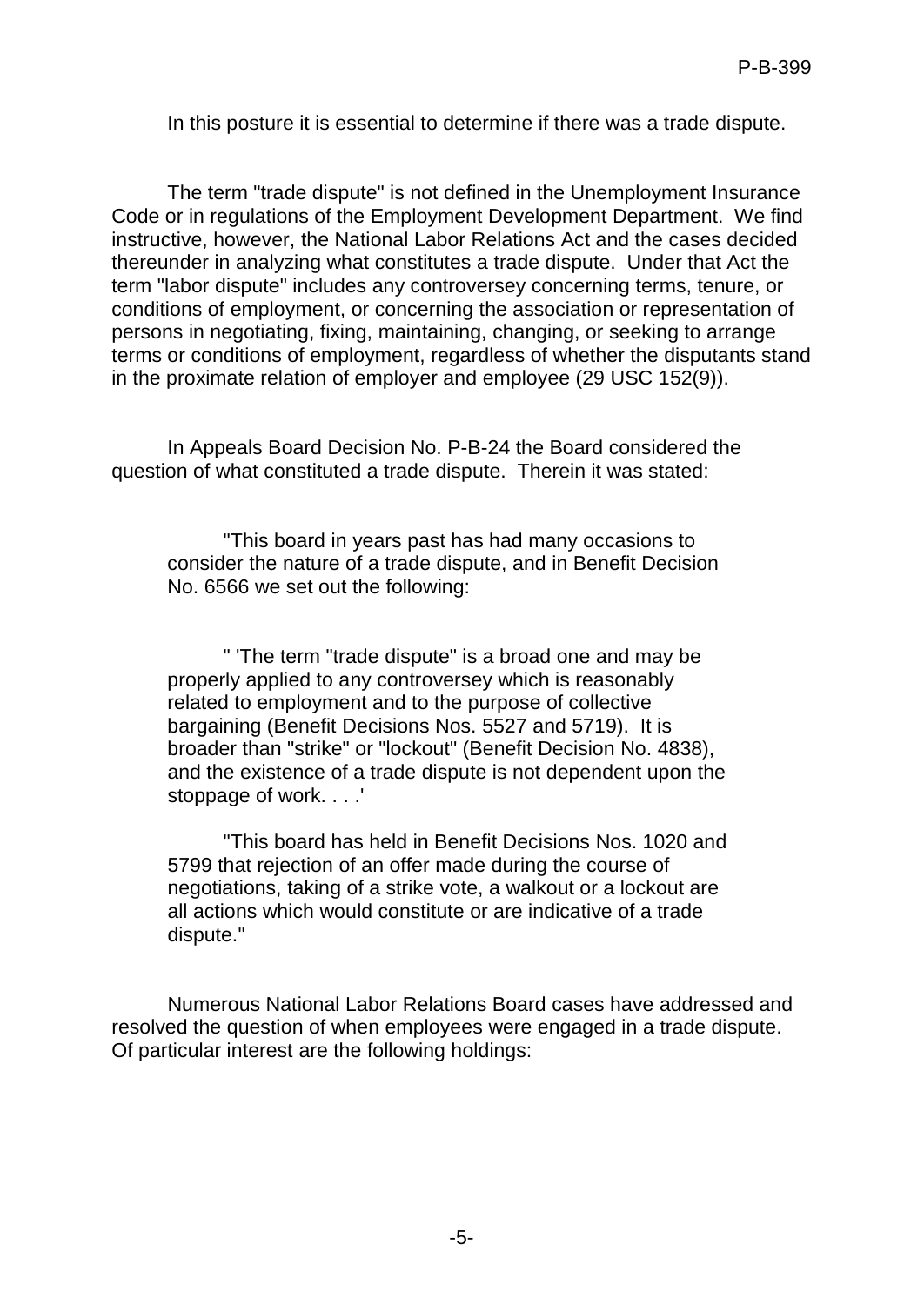The concerted activity of employees who stage a walkout must be directed toward a dispute concerning conditions of employment (N.L.R.B. v. Okla-Inn (1973), 488 F 2d 498); concerted activity must involve work-related complaint or grievance, further some group interest, seek specific remedy or result, and be not unlawful or otherwise improper (Shelly & Anderson Furniture Manufacturing Co. v. N.L.R.B. (1974), 497 F 2d 1200); employees have the right to engage in concerted activities for their mutual aid or protection even though no union activity be involved or collective bargaining be contemplated (N.L.R.B. v. Phoenix Mutual Life Insurance Co. (1948), 167 F 2d 983, 6 ALR 2d 408, cert. den. 335 U.S. 845, 93 L Ed 395, 69 S. Ct. 68); it is sufficient to constitute concertive action if from all facts and circumstances in the case a reasonable inference can be drawn that the men involved considered that they had a grievance and decided, among themselves, that they would take it up with management (N.L.R.B. v. Guernsey-Muskingum Electric Cooperative Inc. (1960), 285 F 2d 8); employees had legitimate interest in acting concertedly in making known their views to management without being discharged for that interest (N.L.R.B. v. Phoenix Mutual Life Insurance Co.)(supra); when griping coalesces with expression inclined to produce group or representative action, concerted activity is present; each statement or act of the employees in isolation is not the test, but totality of conduct which reflects a general dissatisfaction manifesting itself in the desire to do something about the grievance is the test (Hugh H. Wilson Corp. v. N.L.R.B. (1969), 414 F 2d 1345, cert. den. 397 U.S. 935, 25 L Ed 2d 115, 90 S.Ct. 943); the term "concerted activity" as used in the National Labor Relations Act applies to any group action by several or more employees for the legitimate furtherance of their common interests as such, and the express direction of it to the purpose, among others, of collective bargaining seems to extend the right of recalcitrance to any form of legitimate pressure upon the employer calculated to obtain favorable results, including strikes, and all lawful coercive measures to make them effective (N.L.R.B. v. Phoenix Mutual Life Insurance Company, (supra); N.L.R.B. v. Schwartz (1945), 146 F 2d 773; N.L.R.B. v. Peter Cailler Kohler Swiss Chocolates Co. (1942), 130 F 2d 503; Bethlehem Ship Building Corp. v. N.L.R.B. (1940), 114 F 2d 930 cert. dismd. 312 U.S. 7 110, 61 S. Ct. 448; spontaneous temporary walkouts and work stoppages by employees in protest against excessive heat in building constituted concerted activity for mutual protection (N.L.R.B. v. Southern Silk Mills, Inc. (1953), 209 G 2d 155, reh. den. 210 F 2d 824, cert. den. 347 U.S. 976, 98 L. Ed. 115, 74 S. Ct. 787); discharging of four employees of unorganized group for conducting a temporary work stoppage violated the employees' right to engage in concerted activities (N.L.R.B. v. Kennametal, Inc. (1950), 182 F 2d 817, 19 ALR 2d 562); employees who left plant shortly before quitting time in protest over working conditions were engaged in a protective activity (N.L.R.B. v. Plastilite Corp. (1967), 375 F 2d 343.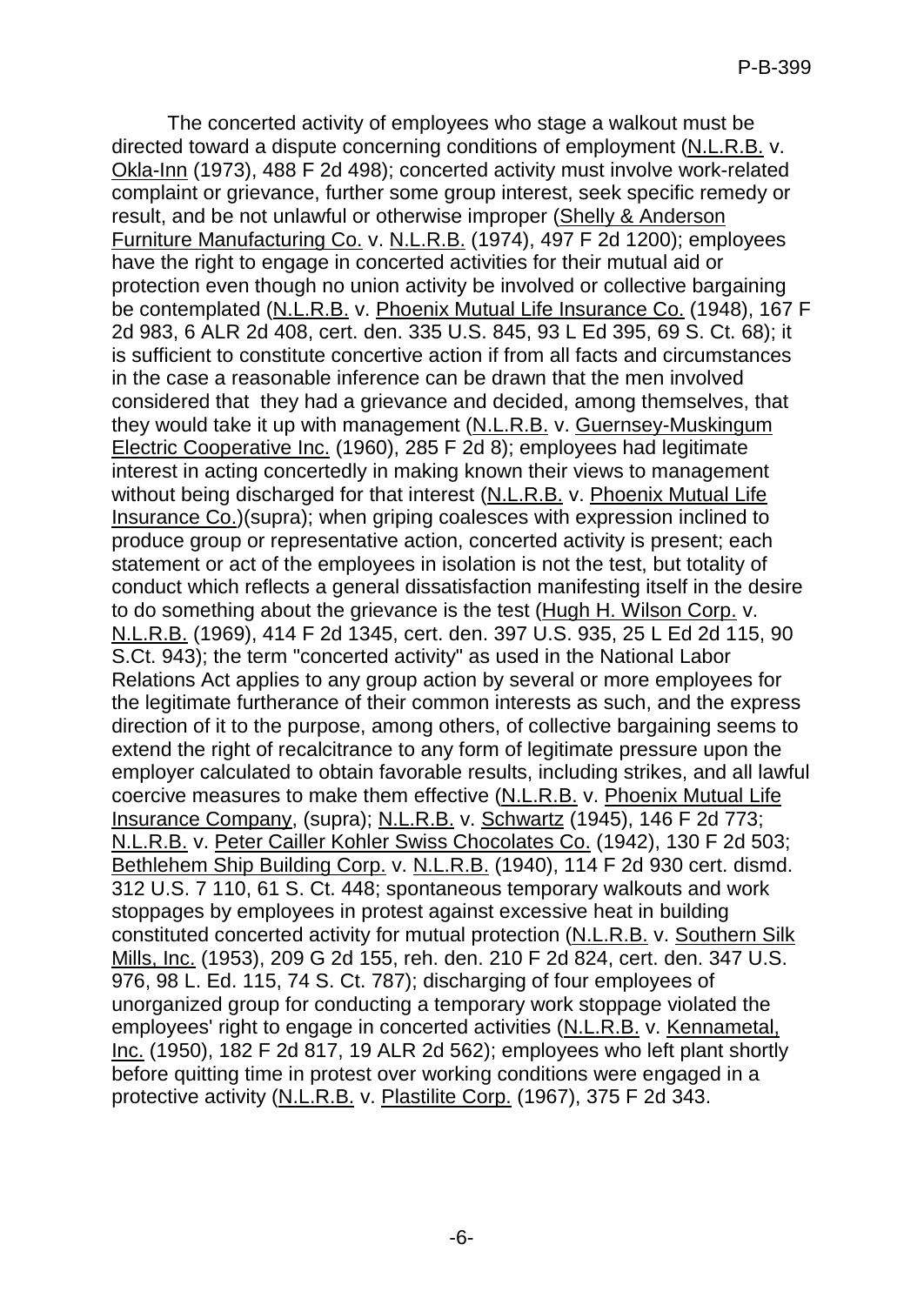These cases set forth the meaning of trade dispute and concerted activity. Thus, if an employee acts with or on behalf of other employees, and not solely by and on behalf of the employee alone, in an activity for mutual aid or protection, which includes everything in which the employees could be said to have a legitimate interest, then the employee engaged in a concerted activity. The cited cases indicate that a trade dispute does exist when there is concerted action, that is, a walkout by the employees.

Spontaneous work stoppages by employees to protest grievances concerning working conditions are protected concerted activities within the scope of the National Labor Relations Act (Elam v. N.L.R.B. (1968), 395 F. 2d 611, 67 LRRM 2929; Morrison-Knudsen Co. v. N.L.R.B. (1966), 358 F. 2d 411, 61 LRRM 2625; N.L.R.B. v. Phaostron Inst. & Elect. Co. (1965), 344 F. 2d 855, 59 LRRM 2175). In N.L.R.B. v. Washington Aluminum Co. (1962), 370 US 9, 50 LRRM 2235) the Supreme Court of the United States held that the language of section 7 of the Act (29 USC section 157) is broad enough to protect concerted activities whether they take place before, after, or at the same time a demand is made. The U.S. Court of Appeals, Ninth Circuit, in Electromec Design Co. v. N.L.R.B. (1969), 70 LRRM 3257) held that employees who fail to present a specific demand at the time they walk out do not cause their walkout to lose its protected status, and, that the decision to walk out does not have to be the most reasonable choice of action available in order for the employees to be protected under section 7 of the Act.

In the case under appeal, the employer gave little consideration to the employees' unrest. There had been no threat of concerted protest. The employees had been working overtime with faulty equipment. The morning of the walkout they were confronted by the president who "chewed them out." The employees had no representative by which they could take advantage in negotiations with the employer; they took the most direct course to let the company know they were dissatisfied with working conditions. They walked out. The claimant's alignment with the employees who walked out indicated his participation in the trade dispute.

In The Ruberoid Co. v. California Unemployment Insurance Appeals Board (1963), 59 C. 2d 73, 27 Cal. Rptr. 878, 378 P. 2d 102, in reference to section 1262 of the code, the Supreme Court of the State of California stated: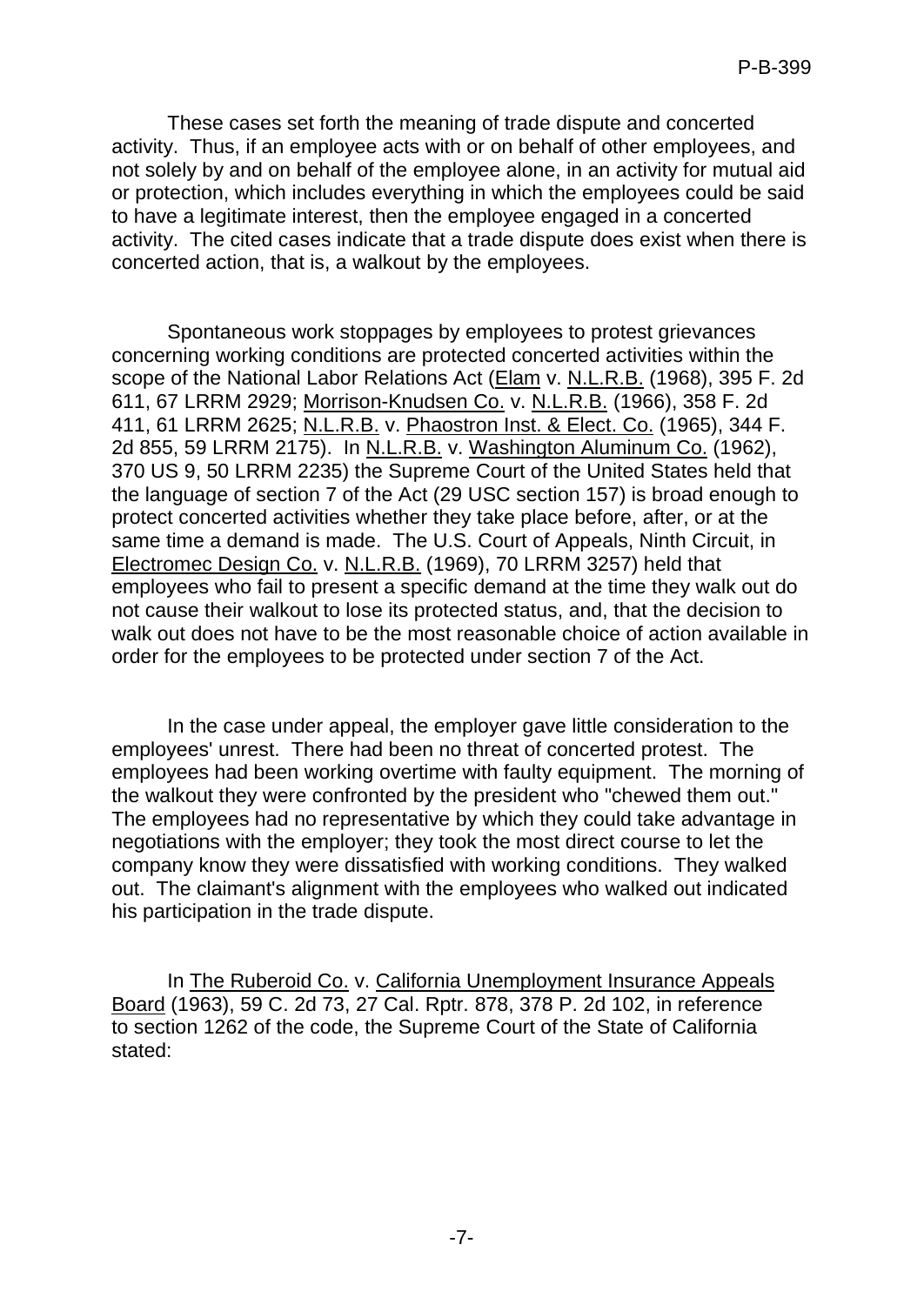"We have recognized that this section expresses the two-pronged and balanced purpose of the state to maintain its neutrality in trade disputes. As Justice Traynor states in Matson Terminals, Inc. v. Calif. Emp. Com. (1944), 24 Cal. 2d 695, 707 [151 T. 2nd 202]: 'The act establishes a policy of neutrality in trade disputes by provisions that the payment or withholding of benefits should not be used to aid either party to a trade dispute. Thus the provision disqualifying a worker who leaves his work because of a trade dispute § 56(a) [now section 1262] is balanced by the provision that other unemployed workers shall not be required to fill the vacated jobs or lose their right to unemployment insurance benefits (citation omitted). The payment of benefits to a claimant who leaves his work because of a trade dispute would conflict with this policy just as would the withholding of payments because a claimant refused to become a strikebreaker.' "

This decision rests on two elements: the first prerequisite involves a volitional test -- the worker must voluntarily leave his employment; and the second, a causational test -- the worker must leave his employment because of a trade dispute. The volitional test must result from the voluntary act of the employee and not from the act of others. (Bodinson Mfg Co. v. Cal. Emp. Comm. (1941), 17 C. 2d 321, 109 P. 2d 935. The causational test finds its origin in the language of the statute. Benefits are denied for the period an employee remains out of work by reason of the fact that the trade dispute is still in active progress. Mark Hopkins Inc. v. Cal. Emp. Comm. (1944), 24 C. 2d 744, 151 P. 2d 229, 154 ALR 1081 held that a claimant is ineligible for benefits if the trade dispute is the direct cause of his continuing out of work.

In The Ruberoid case the employer's discharge and replacement of the striking employees precluded the exercise of the employees' volition. The employees could no longer choose to return to a waiting job or remain on strike, for the employer foreclosed that option. After the employer permanently replaced the employees and severed relationship with them, the trade dispute no longer served as the proximate causation of the unemployment. The act of the employer became the direct cause of the unemployment. The replacement of the worker became the intervening event which cut off the dispute as the cause of the unemployment. By the replacement the employer completely terminated any relationship with the worker. From and after the advent of the replacement, it and not the dispute became the cause of the unemployment. The employer broke the chain of causation between the trade dispute and the unemployment and put in place of the dispute, as the proximate and direct cause of the unemployment, its own counter action, namely the discharge. We have repeatedly held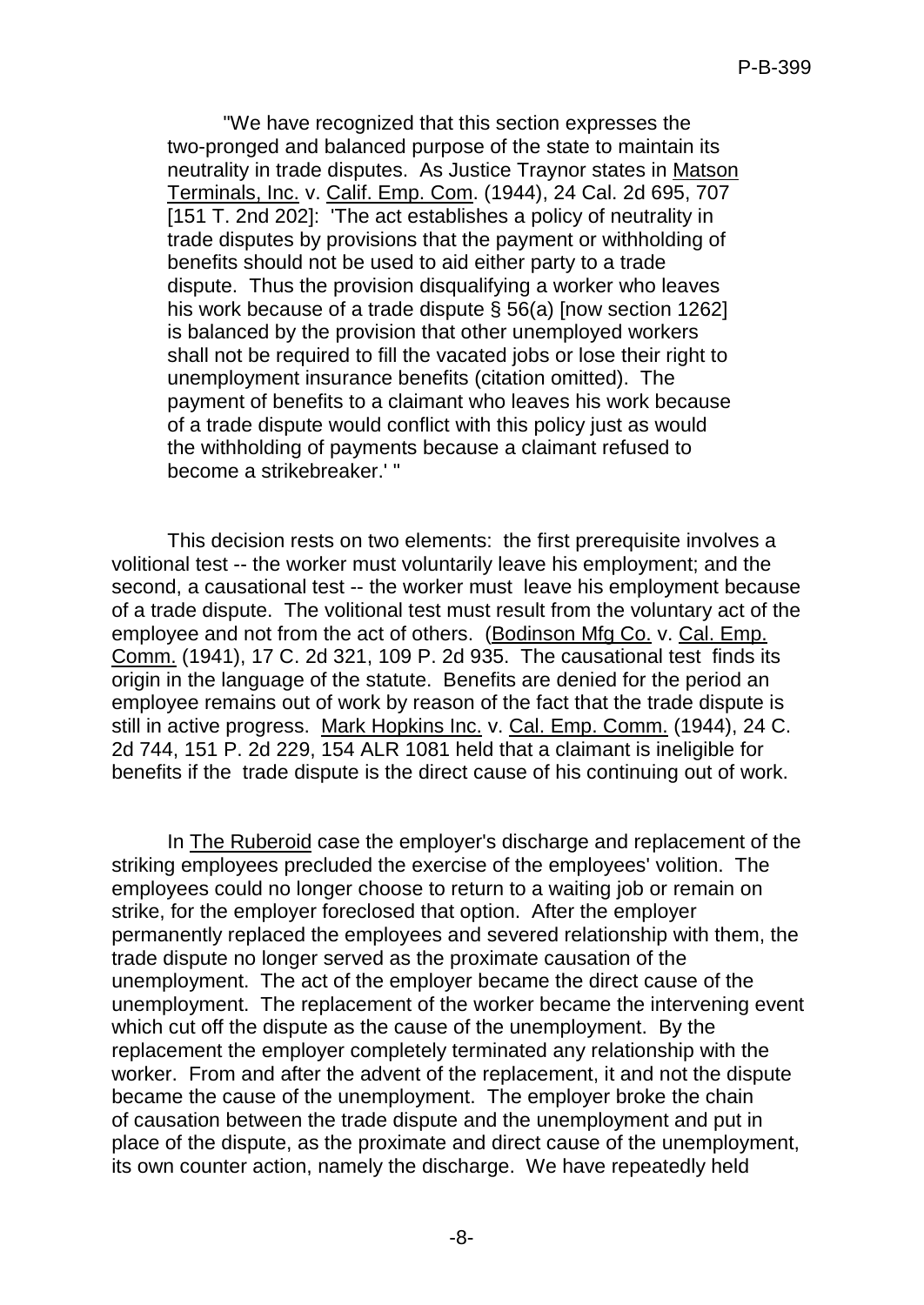that a discharge which unequivocally severs the employer-employee relationship is an independent, intervening act which breaks the chain of causation between the claimant's unemployment and leaving of work because of a trade dispute.

The facts of the instant case fall within the holding of The Ruberoid Co. case (supra). The claimant participated in a walkout, a trade dispute, thereby expressing his dissatisfaction with working conditions. He was willing to return to work but was prevented from doing so when the employer terminated his employment. Consequently, we conclude that the claimant was discharged because of his participation in that trade dispute.

In Appeals Board Decision No. P-B-3, based on Maywood Glass Company v. Stewart (supra), we stated that "misconduct connected with the work" consists of four elements:

- 1. A material duty owed by the claimant to the employer under the contract of employment;
- 2. A substantial breach of that duty;
- 3. A breach which is a wilful or wanton disregard of that duty; and
- 4. A disregard of the employer's interests, which tends to injure the employer.

On the other hand, mere inefficiency, unsatisfactory conduct, poor performance because of inability or incapacity, isolated instances of ordinary negligence or inadvertence, or good faith errors in judgment or discretion are not "misconduct."

In Maywood, the court held that the employer has the burden of establishing misconduct to protect its reserve account.